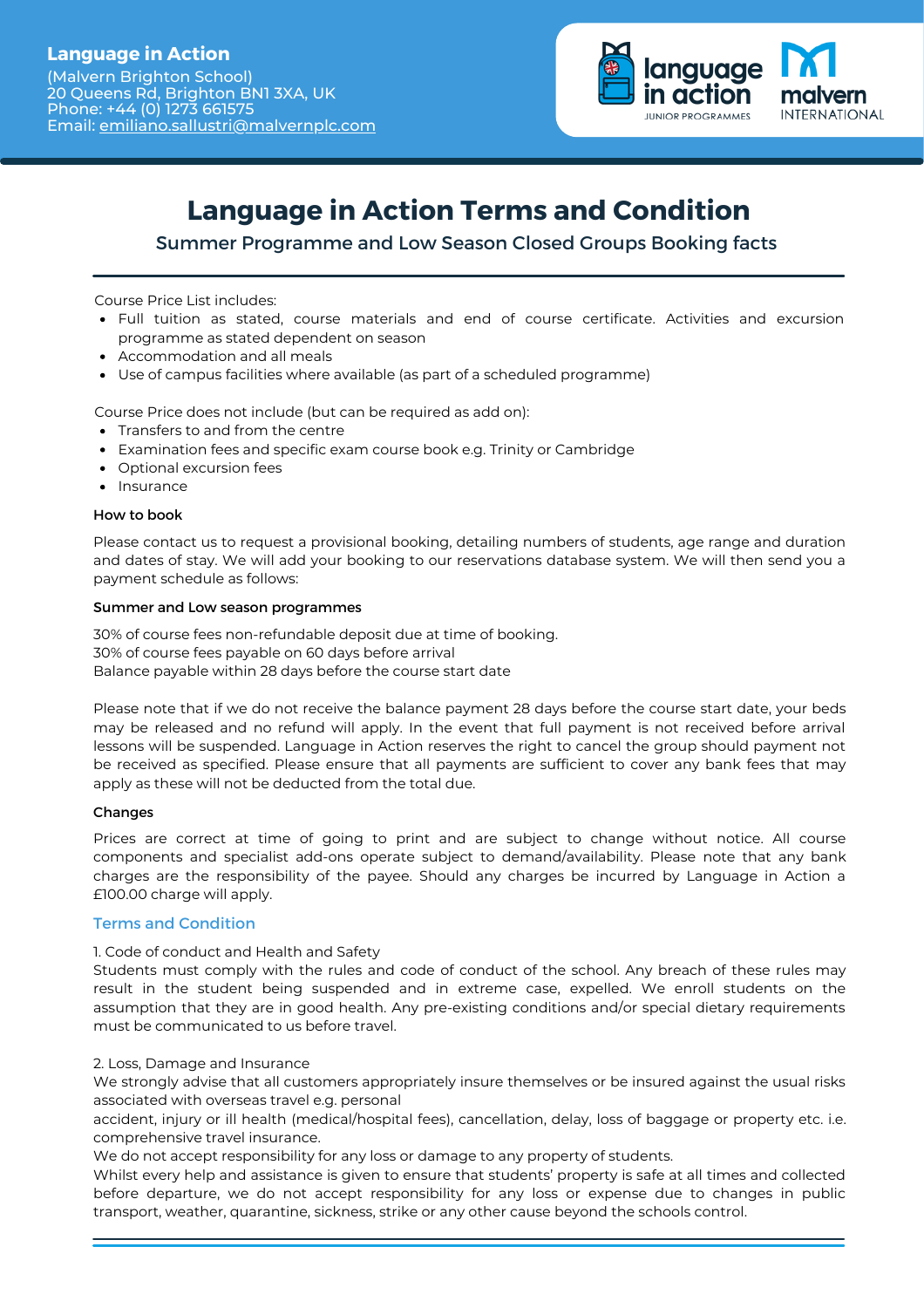# **Language in Action**

(Malvern Brighton School) 20 Queens Rd, Brighton BN1 3XA, UK Phone: +44 (0) 1273 661575 Email: [emiliano.sallustri@malvernplc.com](mailto:emiliano.sallustri@malvernplc.com)



# Damage Deposit

Each group living on campus will be required to pay a £500 Damage Deposit in total. This will be by BACS prior to arrival, unless otherwise agreed in advance with the school. This deposit will be returned by BACS following group departure less any deductions due to the school in respect of damage caused to the school or its property.

3. Cancellation and Refund policy

- Any deposits paid are non-refundable in case of any cancellation
- Please note, a group deposit is a firm deposit per place and not a sum on account of the final invoice i.e. if 60 places are booked and only 50 confirm, 10 deposits are lost.
- An instalment payment for a group however, is considered a part payment of the final balance due which will be adjusted to represent the actual number of places taken up, lessany cancellation charges.
- Cancellation Charges are as follows:
	- More than 30 days before commencement 10%
	- Between 30 days and 15 days before commencement 30%
	- Between 15 days and 7 days before commencement 50%
	- Between 7 days and 72 hours before commencement 80% Less than 72 hours before commencement 100%
- There are no refunds for any services not taken up or cancelled by the customer on arrival or during the programme. In the case of late arrival, early departure, illness, accident, absence or change of mind, the full invoice charge applies, even in the cases where the invoice remains to be settled.
- A refund may be applied in case of justifiable complaint by a client regarding the non- provision of a service or facility promised by the school or the defective quality of the service or facility provided.
- o No refund is due in case of expulsion or suspension of a customer from a programme for irregular, anti-social or disruptive behaviour.
- There is no refund for cancellation or failure to provide services due to factors beyond our control, for example, war, riot, global pandemic, airline cancellations or any other 'act ofGod'.

# 4. Public Holidays

Where public holidays fall on a week day, the school will not run classes. The school will not make up lessons missed as a result of public holidays. The campus facilities will be open for use on these days across reduced hours.

# Public Holidays for this year

New Year's Day Good Friday Easter Monday Early May Bank Holiday Spring Bank Holiday Platinum Jubilee bank holiday Summer Bank Holiday Boxing Day Christmas Day Holiday

# 5. Group Leaders

All groups must be accompanied by at least one leader for every 15 students travelling. All Group Leaders must adhere to the Group Leader Code of Conduct.

All leaders must be present on site each day. Students and Leaders must provide staff with a mobile number they can be contacted on during the stay. Whilst we will do our best to provide leaders with single rooms and private bathrooms, we cannot guarantee that these will always be available.

All Group Leaders are required to provide "Certificates of good conduct" from their country of residence as evidence of their suitability to work with students under the age of 18. We require Agents to ensure group leaders are advised of their responsibility to obtain a certificate of good conduct.